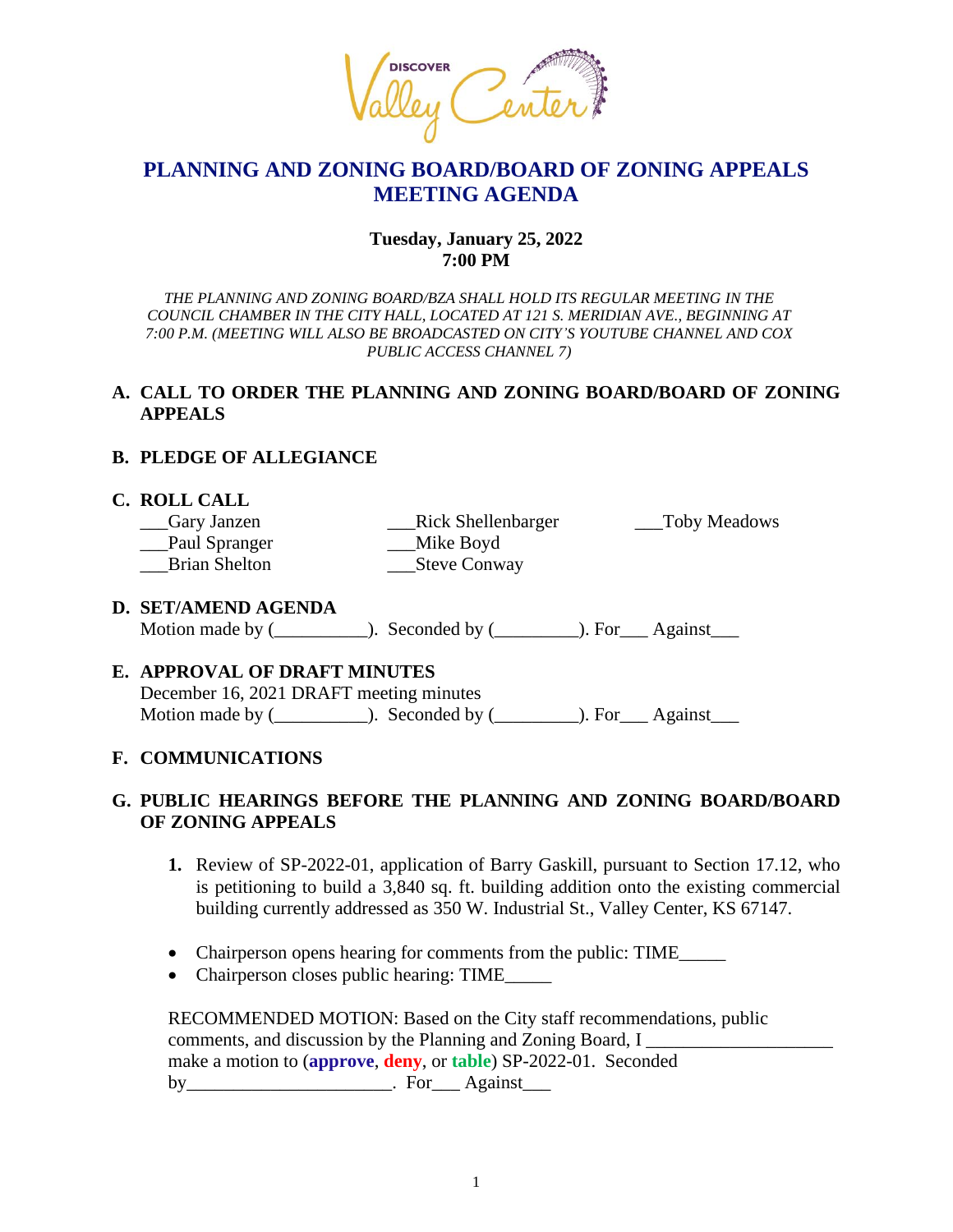- **2.** Review of V-2021-05, application of Charisse Bansemer, pursuant to City Code 17.10.08., who is petitioning for a variance to allow for a portion of a commercial building located at 121 S. Park Ave., Valley Center, KS 67147 to be used as a temporary residential living space.
- Chairperson opens hearing for comments from the public: TIME\_\_\_\_\_\_
- Chairperson closes public hearing: TIME

RECOMMENDED MOTION: Based on the City Staff recommendations, public comments, and discussion by the Board of Zoning Appeals, I make a motion to (**approve**, **deny**, or **table**) V-2021-05. Seconded by **Example 2** For Against

## **H. NEW BUSINESS**

## **I. OLD OR UNFINISHED BUSINESS**

**J. STAFF REPORTS**

## **K. ITEMS BY PLANNING AND ZONING BOARD MEMBERS:**

- \_\_\_ Gary Janzen \_\_\_ Rick Shellenbarger \_\_\_Toby Meadows
	- \_\_\_ Paul Spranger \_\_\_ Mike Boyd
	- \_\_\_ Brian Shelton \_\_\_ Steve Conway

#### **L. ADJOURNMENT OF THE PLANNING AND ZONING BOARD/BZA** Motion made by \_\_\_\_\_\_\_\_\_\_. Seconded by \_\_\_\_\_\_\_\_\_\_. For \_\_\_ Against \_\_\_\_\_.

#### **Note to Planning and Zoning Board Members: If you are unable to attend this meeting, please contact Ryan Shrack (316-755-7320) prior to the meeting.**

*All items listed on this agenda are potential action items unless otherwise noted. The agenda may be modified or changed at the meeting without prior notice. At anytime during the regular Planning and Zoning Board meeting, the Planning and Zoning Board may meet in executive session for consultation concerning cases to be deliberated. This is an open meeting, open to the public, subject to the Kansas Open Meetings Act (KOMA). The City of Valley Center is committed to providing reasonable accommodations for persons with disabilities upon request of the individual. Individuals with disabilities requiring an accommodation to attend the meeting should contact the Community Development Department in a timely manner, at communitydevelopment@valleycenterks.org or by phone at (316)755-7320. For additional information on any item on the agenda, please visit www.valleycenterks.org or call (316) 755-7320.*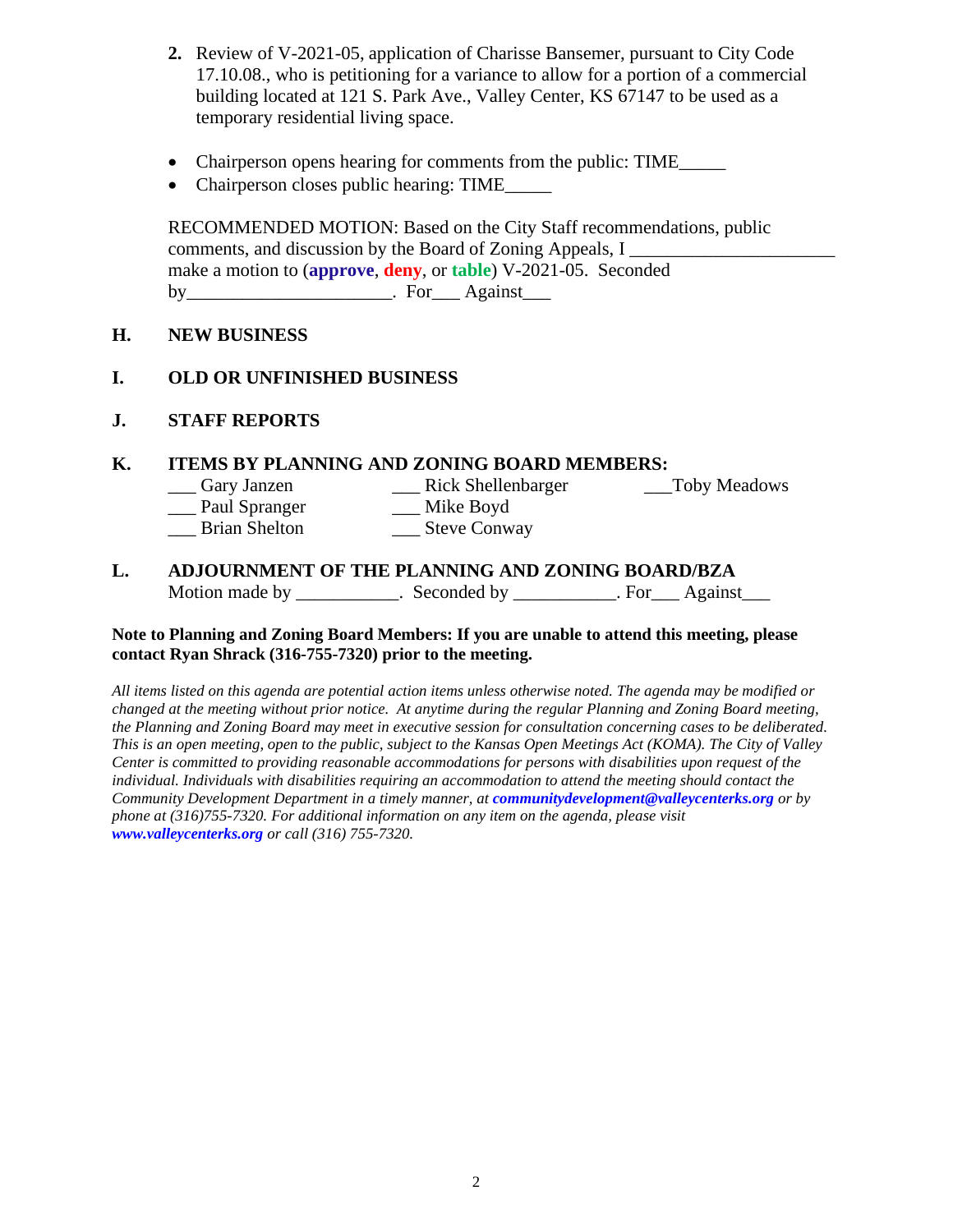## **PLANNING AND ZONING BOARD MEETING MINUTES** CITY OF VALLEY CENTER, KANSAS

## THURSDAY, DECEMBER 16, 2021, 7:00 P.M.

**CALL TO ORDER:** Chairperson Gary Janzen called the meeting to order at 7:00 P.M. with the following members present: Brian Shelton, Toby Meadows, Mike Boyd, and Steve Conway.

**Members Absent:** Paul Spranger, Rick Shellenbarger

**City Staff Present**: Kristi Carrithers

**Audience**: Dana Lechner, Zoe Navarrete, Jason Conrady, Ron Colbert, and Jeff Pritchard

**AGENDA:** A Motion was made by Chairperson Janzen and seconded by Board Member Boyd to approve the agenda. Motion passed unanimously.

**APPROVAL OF DRAFT MINUTES:** Chairperson Janzen made a motion to approve the November 23, 2021 meeting minutes. The motion was seconded by Board Member Conway. Motion passed unanimously.

## **COMMUNICATIONS:** None

## **PUBLIC HEARINGS BEFORE THE PLANNING AND ZONING BOARD:**

**1.** Review of LS-2021-04, application of Jeff Pritchard, pursuant to Section 16.09., who is petitioning for approval of a lot split of the property the applicant owns currently addressed as 596 W.  $1<sup>st</sup>$  St., Valley Center, KS 67147.

Chairperson Janzen briefly discussed the application and opened the hearing for comments from the public: 7:05 PM

Dana Lechner addressed the board and reiterated her opposition to this application and the associated rezoning application. She had previously submitted a letter to City staff that was shared with the members of the board. Chairperson Janzen addressed Ms. Lechner's questions/concerns and said that the future duplex to be built on this new lot will meet all City building and zoning codes.

Chairperson Janzen closed the public hearing: 7:10 PM

Based on the City Staff recommendations and discussion by the Planning and Zoning Board, Chairperson Janzen made a motion to approve LS-2021-04. Motion was seconded by Board Member Shelton. The vote was unanimous.

**2.** Review of RZ-2021-08, application of Jeff Pritchard, pursuant to Section 17.11, who is petitioning for a rezoning of land that is currently zoned R-1B, which is the City's designation for a singlefamily residential district, to R-2, which is the City's designations for a two-family residential district. The lot is currently unaddressed, but located immediately north of 596 W.  $1<sup>st</sup>$  St., Valley Center, KS 67147.

Chairperson Janzen shared a brief summary of this rezoning application and opened hearing for comments from the public: 7:11 PM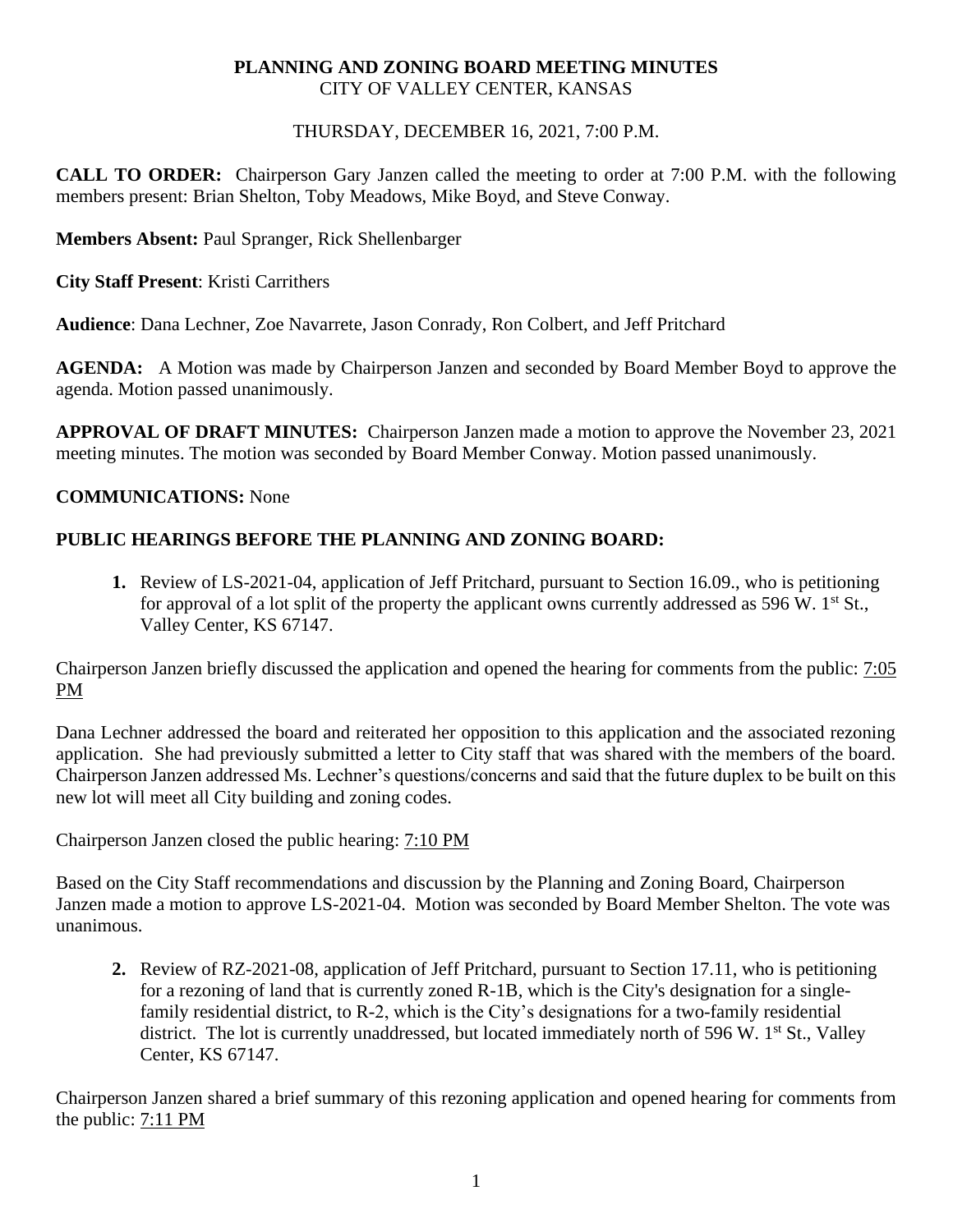The board members briefly discussed this application and spoke with the applicant on potential landscaping between the future duplex and the property to the north of this one.

Chairperson Janzen closed the public hearing: 7:12 PM

Based on the City Staff recommendations and discussion by the Planning and Zoning Board, Chairperson Janzen made a motion to approve RZ-2021-08 for rezoning of land that is currently zoned R-1B, which is the City's designation for a single-family residential district, to R-2, which is the City's designations for a twofamily residential district. Motion was seconded by Board Member Boyd. The vote was unanimous.

**3.** Review of VAC-2021-01, application of Tobias Conrady, pursuant to Section 16.10., who is petitioning for a vacation of a portion of dedicated alley right-of-way located immediately east of 225 W. 3rd St., Valley Center, KS 67147.

Chairperson Janzen provided a brief explanation of the application and opened hearing for comments from the public: 7:14 PM

Jason Conrady addressed the board and stated he was representing the applicant and appreciated the board's consideration of the application. No other public comments received.

Chairperson Janzen closed the public hearing: 7:16 PM

Based on the City Staff recommendations and discussion by the Planning and Zoning Board, Chairperson Janzen made a motion to approve VAC-2021-01. Motion was seconded by Board Member Conway. The vote was unanimous.

**OLD BUSINESS**: None

## **STAFF REPORTS:** None

## **ITEMS BY PLANNING AND ZONING BOARD MEMBERS:**

Gary Janzen-none Paul Spranger-absent Brian Shelton-none Rick Shellenbarger-absent Mike Boyd-none Steve Conway-none Toby Meadows-none

**ADJOURNMENT OF THE PLANNING AND ZONING BOARD MEETING:** At 7:18 P.M., a motion was made by Chairperson Janzen to adjourn and seconded by Board Member Shelton. Vote was unanimous and the meeting was adjourned.

Respectfully submitted,

Ryan Shrack, Community Development Director

\_\_\_\_\_\_\_\_\_\_\_\_\_\_\_\_\_\_\_\_\_\_\_\_\_\_\_\_\_\_\_

\_\_\_\_\_\_\_\_\_\_\_\_\_\_\_\_\_\_\_\_\_\_\_\_\_\_\_\_\_\_\_

Gary Janzen, Chairperson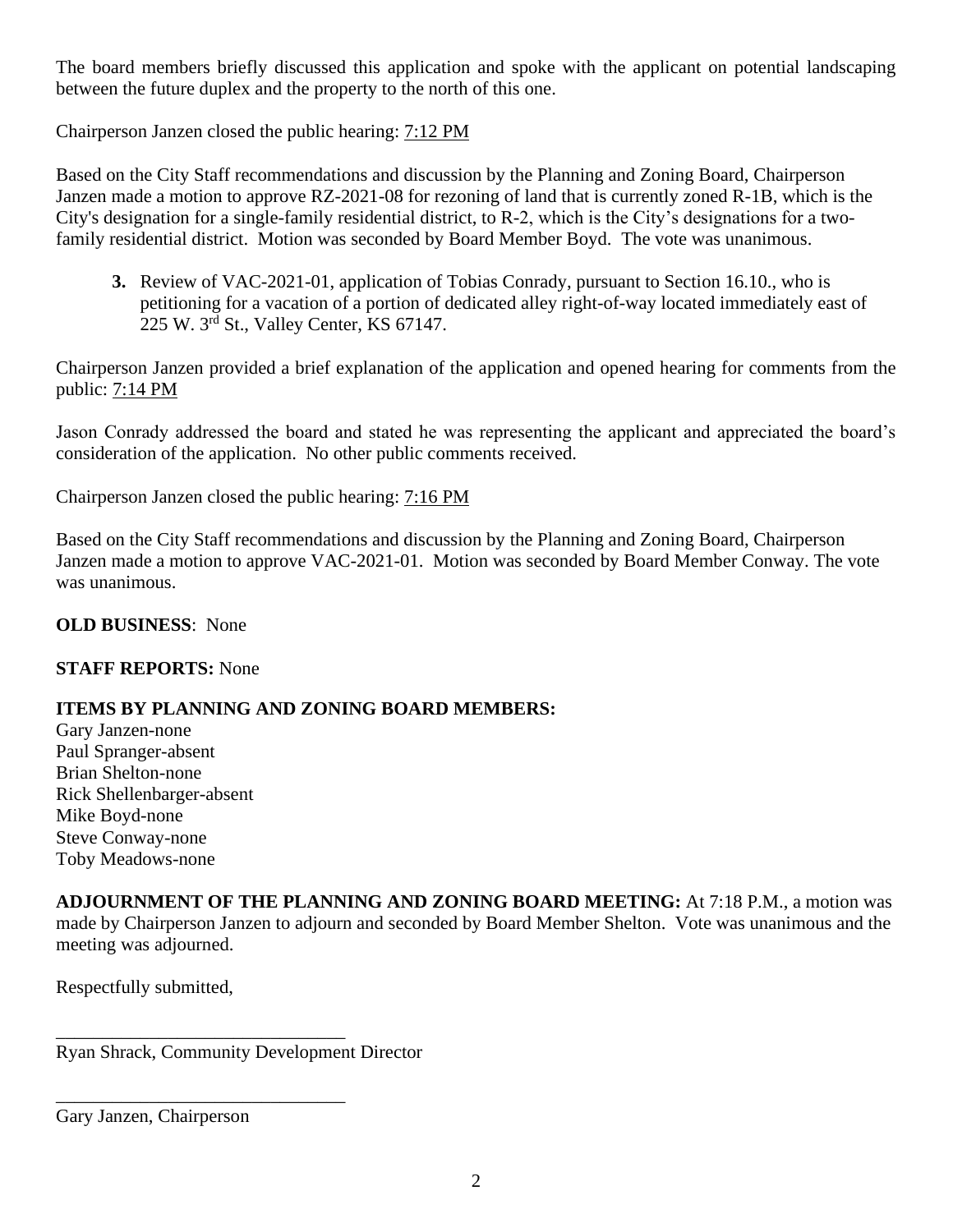

**Date:** January 21, 2022

**To:** City of Valley Center Planning and Zoning Board

**From:** Ryan W. Shrack, *Community Development Director*

## **Applicant:** Barry Gaskill (**SP-2022-01**)

**Location of Site Plan:** The proposed 3,840 building addition will be constructed on the property addressed as 350 W. Industrial St., Valley Center, KS 67147. The existing building houses Gaskill Custom Cabinetry and the proposed addition will support the business' operations (see the applicant's request letter attached to the end of this staff report). The map below shows the lot on which the proposed building addition will be constructed (outlined in black).



**Existing Zoning:** I (Industrial District)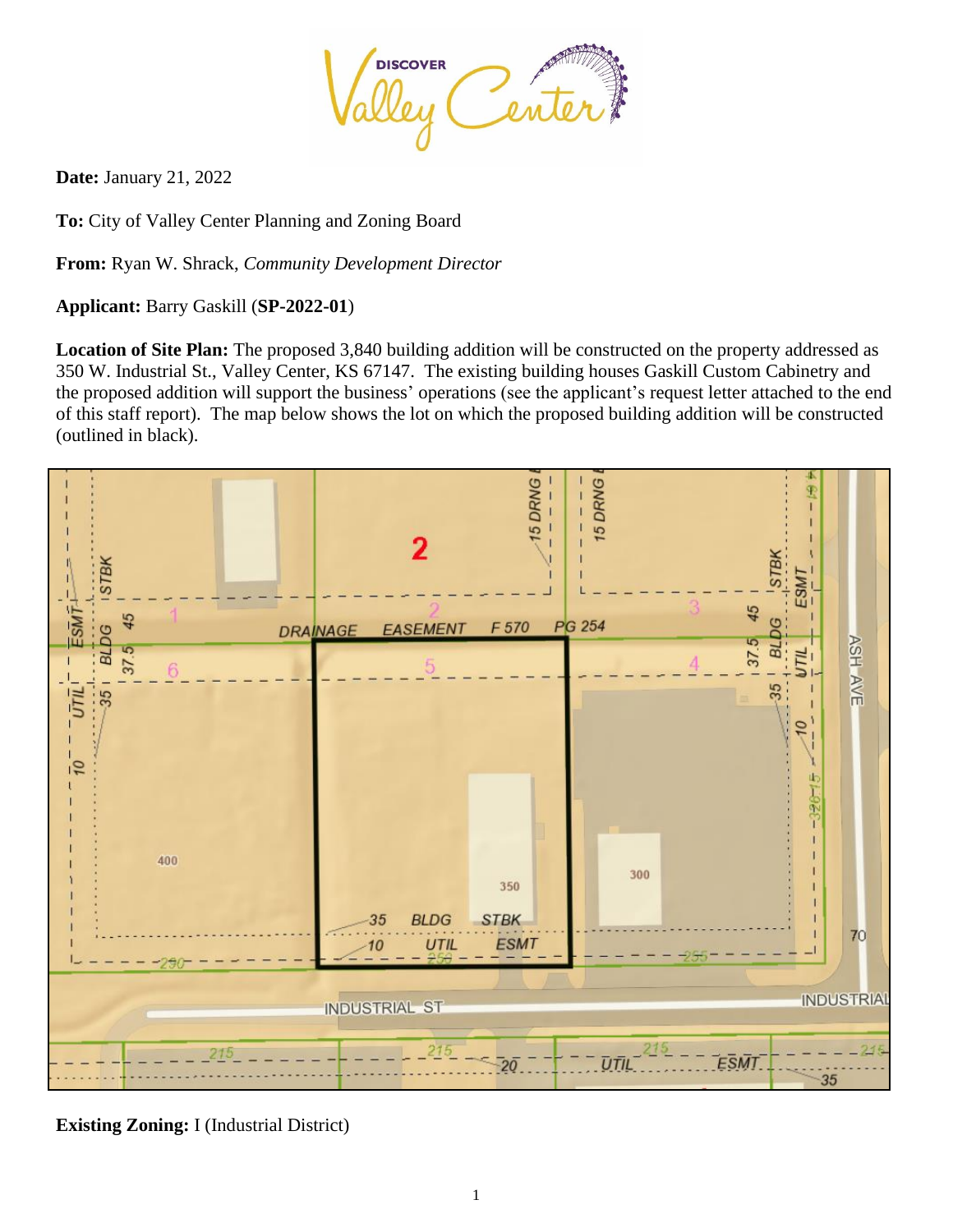**Size of Parcel:** The property on which the proposed building addition will be constructed is 1.87 acres in size. The submitted site plan meets all bulk regulations required of the zoning district.

## **Purpose of Site Plan Application:**

## *17.12.05 Site Plan Requirements:*

*Projects which are subject to review by the Planning and Zoning Board generally are required to meet the following standards:*

- A. *Show the location and dimensions of all right-of-way, easements and setback lines either required by these regulations or by platting or separate instruments.*
	- The proposed building addition will be constructed within the site development area noted on the associated site plans.
- B. *The site plan map generally should be oriented to the north with north arrow and scale plus dimensions and property boundary lines for the zoning lot.*
	- Dimensions are shown on the site plan and the site plan is generally oriented to the north and a scale is present. Property boundary lines are also shown on the site plan map.
- C. *Topography by contour lines may be required if slopes exceed 5%, buffer berms are used, or a drainage plan is required.*
	- Topography by contour lines is shown on the site plan. Per the City Engineer, a drainage plan/report was not required for this project.
- D. *Show existing and proposed structures by bulk dimensions plus number of stories, gross floor area and entrances.*
	- The site plan shows the dimensions for the proposed building addition as well as the existing building. The proposed addition will create an additional 3,840 sq. ft. of building space and be one story in height. One overhead door and one regular door will be located on the east side of the proposed addition, as well as one door on the north side of the addition. Façade renderings can also be found at the end of this staff report. The existing building is 8,700 sq. ft. in size.
- E. *Existing and proposed curb cuts, aisles, off-street parking, loading spaces and walkways, including type of surfacing and number of parking spaces. Delineate the traffic flow with directional arrows and indicate the location of direction signs and other motorist's aids (if any).*
	- This expansion project will not add any new driveways connecting to public streets. The two existing driveways connecting the property to Industrial St. will be utilized by the business once the expansion project is completed.
- F. *Location, direction, and intensity of proposed lighting. All exterior lighting must be "full-cut-off" light fixtures when located near adjacent residential properties (no light should spill over on adjacent residential parcels)*
	- No exterior lighting is proposed with this project.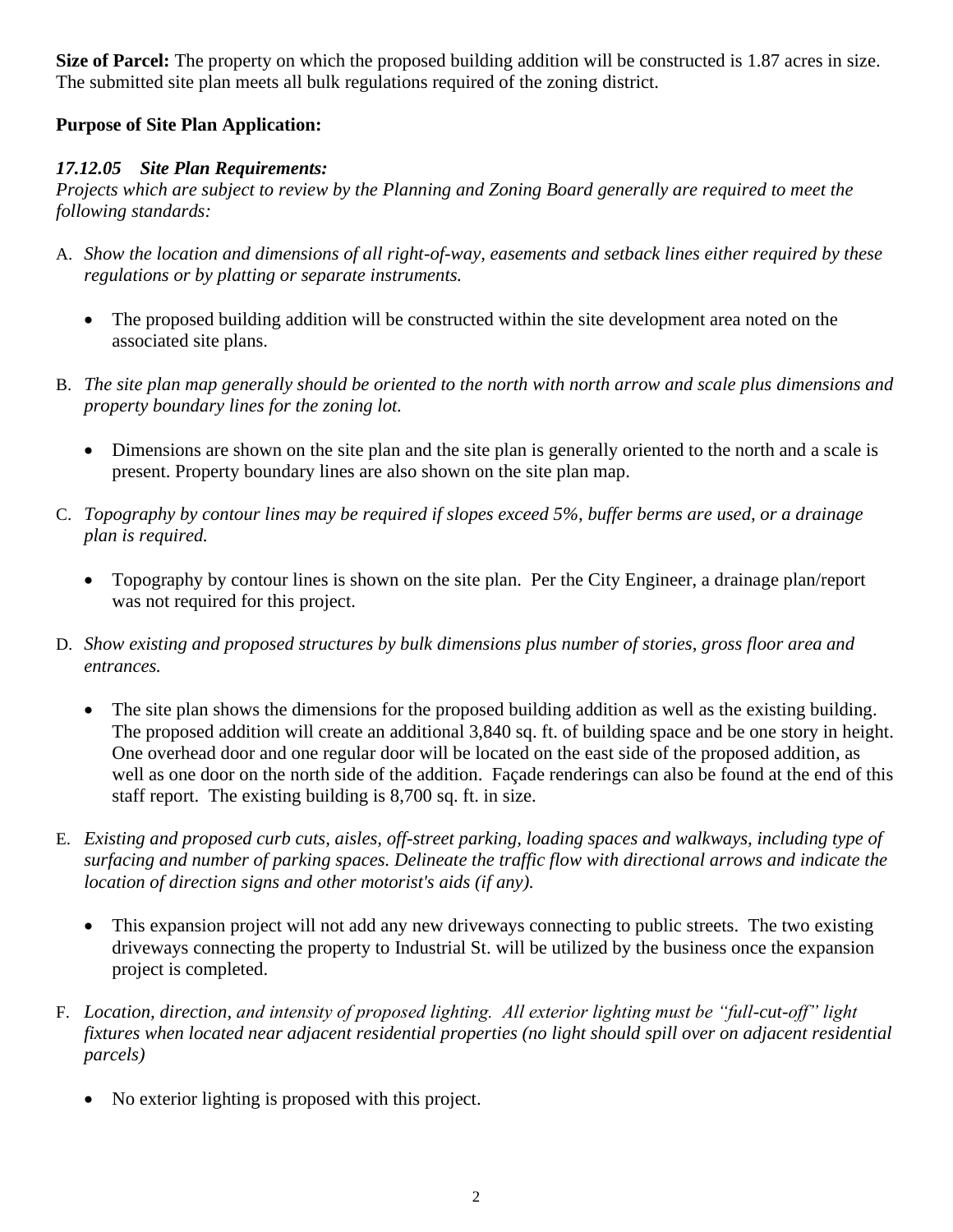- G. *Location and height of all existing (to remain) and proposed signs on the site, the setback dimensions from any sign to property lines, location and routing of electrical supply, surface area of the sign in square feet, size of letters and graphics, description of sign, frame materials and colors.*
	- There are no existing or proposed signs associated with this construction project.
- H. *If disposal containers will be on the site, indicate how such areas will be fully screened from public view by means of a structure (including swinging doors) constructed with either solid treated lumber walls, cement block (with or without brick), or other materials deemed acceptable. The enclosure must also have the capability of latching the doors in a closed position, or when trash is being picked up, in an open position. Outdoor storage areas may also need to be screened if required by these zoning regulations.*
	- The site plan does not show any new/additional disposal containers to be located on site in conjunction with this project. There is an existing disposal container already located adjacent to the building on this property.
- I. *Vehicular ingress and egress to and from the site and circulation within the site to provide safe, efficient and convenient movement of traffic, not only within the site but on adjacent roadways.*
	- Vehicular ingress and egress to and from the site will be safe, efficient, and convenient. As noted on the site plan, the business will utilize the existing driveways along Industrial Street.
- J. *Site plan provides for the safe movement of pedestrians within the site.*
	- The proposed development does provide for the safe movement of pedestrians within the site. The general public will not have access to the area where the new building addition will be constructed. Currently, there is a 6' chain link fence on the property that keeps people from entering the building.

**STAFF RECOMMENDATION:** City staff recommends approval of this site plan application.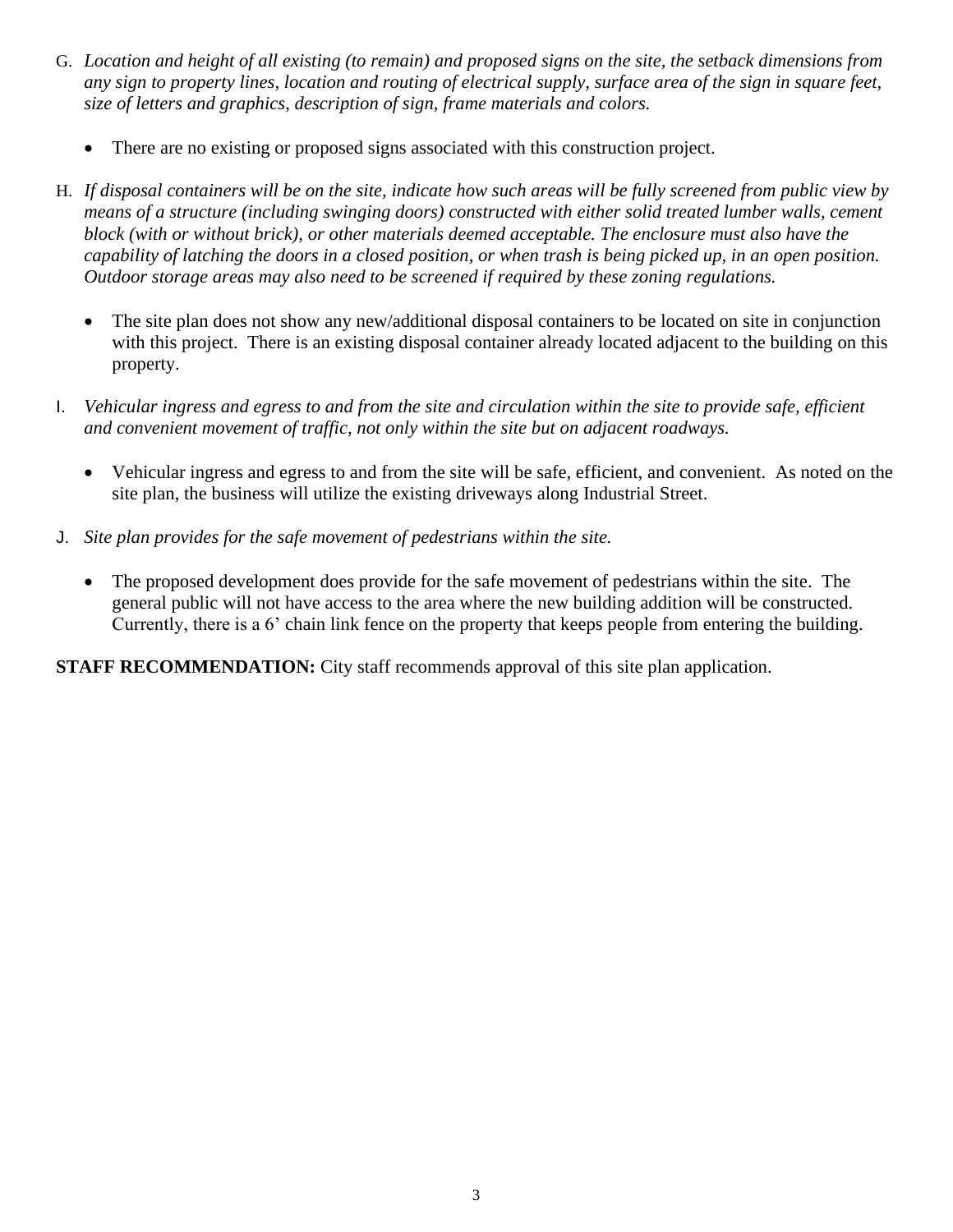## **Applicant's Request Letter**



350 West Industrial Valley Center, KS 67147 In Regards To: Building Addition

City Of Valley Center 545 West Clay Valley Center, KS 67147

To Whom It May Concern,

My name is Barry Gaskill and I own Gaskill Custom Cabinetry located at 350 West Industrial in Valley Center. I am proposing putting on an addition to my building headed off the North Side of my current building that will be 60' Wide by 64" Long. In this new space I plan on using it for cabinet construction and material storage. Thank you very much for your consideration.

Barry Gaskill, Gaskill Custom Cabinetry

316-200-2135 (Cell)

www.gaskillcustomcabinetry.com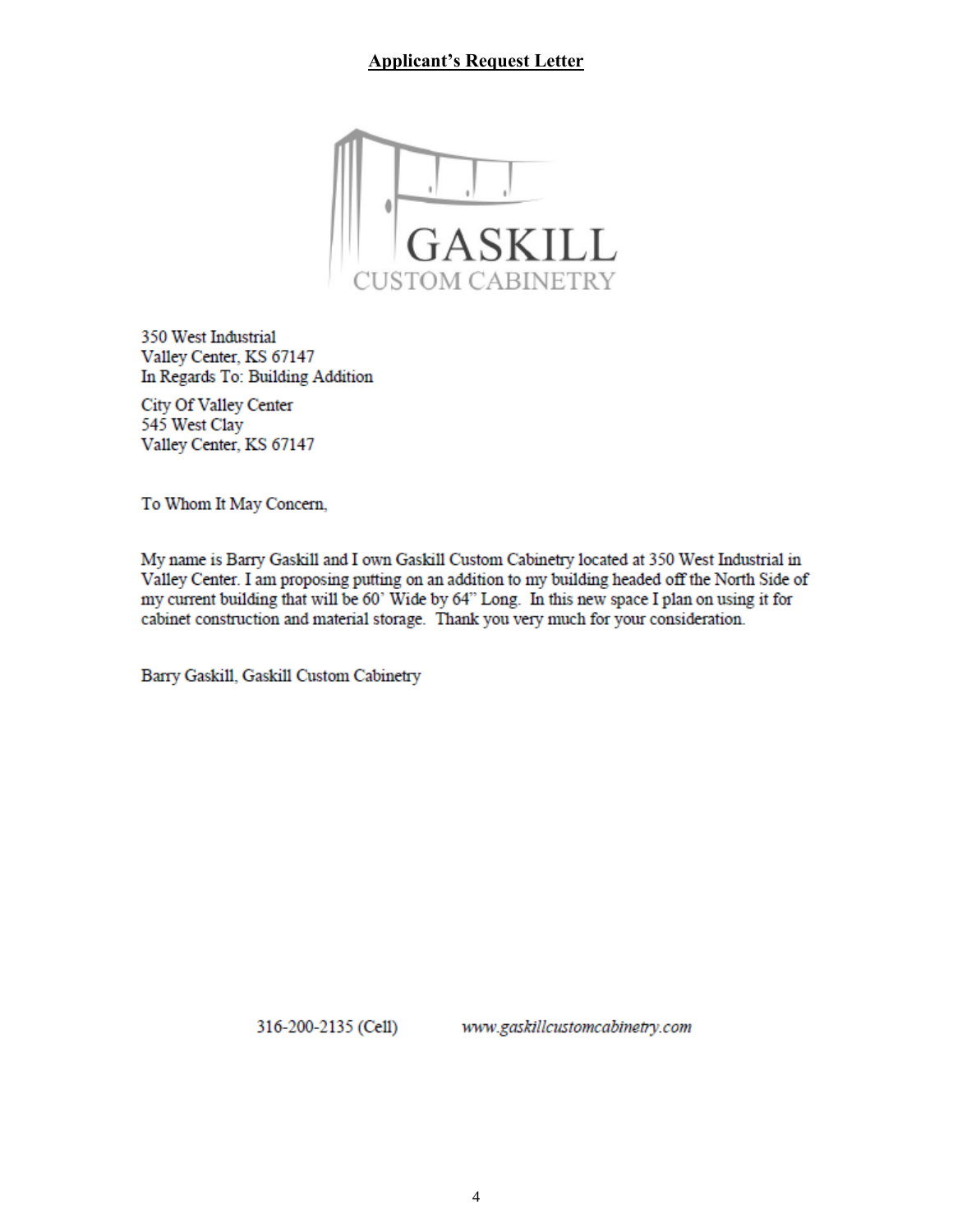## **Proposed Building Façade Renderings**



Ronald (Keith) Summer Phone Number: (620) 326-2626 Email: rsummers@clearybuilding.com

10/5/2021 **GASKILL, BARRY** Doc ID: 7989420211005073319

# Cleary Buildings Project Estimate

## Client Proposal - Erected

Project Name: GASKILL, BARRY Site Address: 350 W INDUSTRIAL VALLEY CENTER, KANSAS 67147 Email: rsummers@clearybuilding.com Home Phone: (316) 200-2135



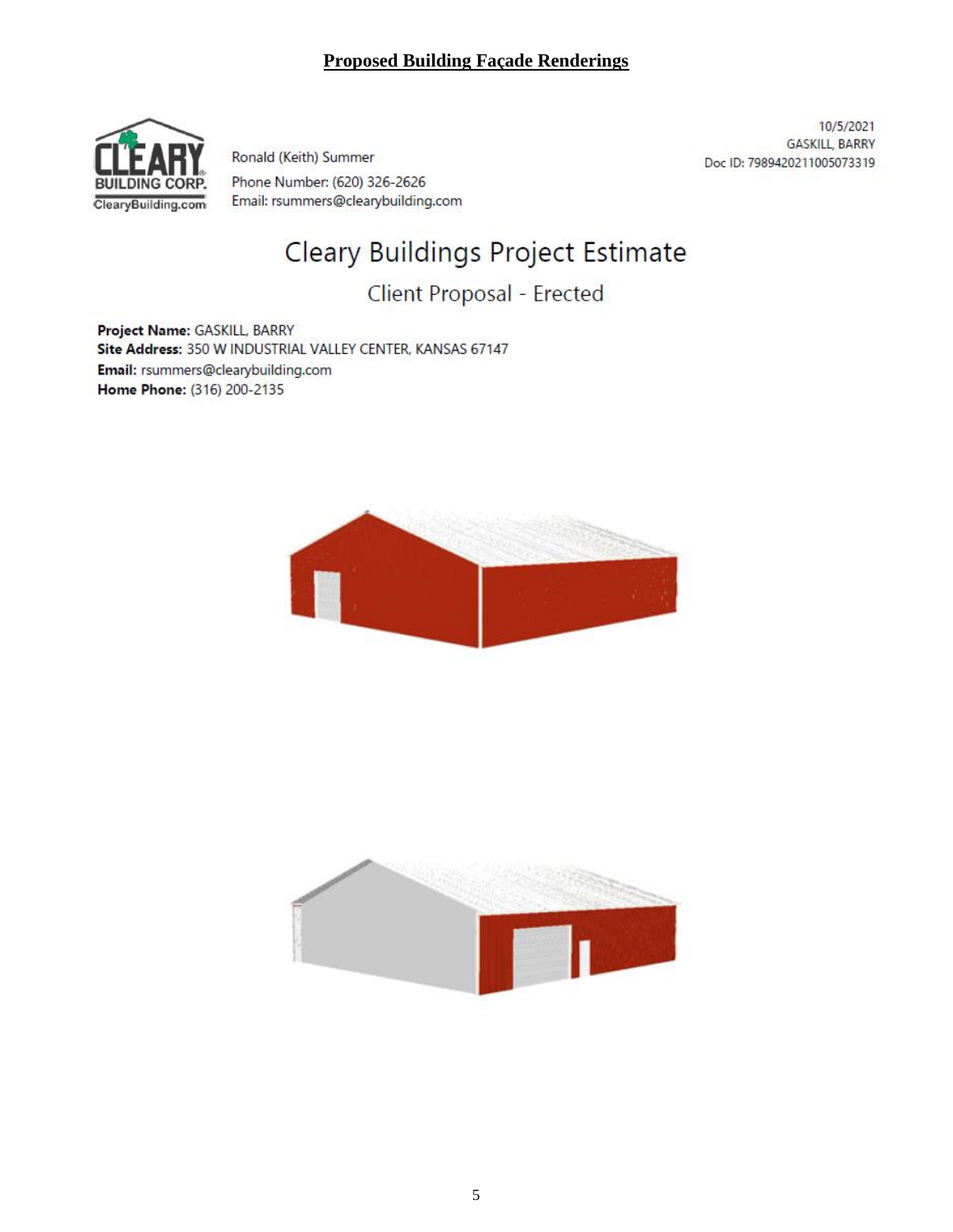

| $\sim$<br>S89"51"54"W<br>SECOND<br><b>EX. 16" WTR</b><br>250<br><b>FROM RECORD</b><br><b>INDUSTRIAL STREET</b><br>PARK |             |                                                                                     |      |                            |                                                                  |           |                     |           |                     |            |                                   |  |
|------------------------------------------------------------------------------------------------------------------------|-------------|-------------------------------------------------------------------------------------|------|----------------------------|------------------------------------------------------------------|-----------|---------------------|-----------|---------------------|------------|-----------------------------------|--|
|                                                                                                                        |             |                                                                                     |      |                            |                                                                  |           | <b>LEGEND</b>       |           | $\frac{1}{2}$       |            | CENTER INDUSTRIAL<br>N            |  |
| <b>BENCHMARK:</b>                                                                                                      |             | DISTANCE EROM<br><b>APPROXIMATE STRUCTURE</b><br><b>TO PROPERTY LINE</b>            |      |                            |                                                                  |           | <b>SILT BARRIER</b> |           |                     |            |                                   |  |
| * SURVEY NOT YET PROVIDED                                                                                              |             | <b>FRONT</b>                                                                        | 44'  |                            | VALLEY<br><b>SANITARY SEWER</b><br><b>WATER LINE</b><br>30<br>15 |           |                     |           |                     |            |                                   |  |
|                                                                                                                        |             | <b>REAR</b>                                                                         | 74'  |                            |                                                                  |           |                     |           |                     |            |                                   |  |
|                                                                                                                        |             | LEFT                                                                                | 154' |                            |                                                                  |           |                     |           |                     |            |                                   |  |
|                                                                                                                        |             | <b>RIGHT</b>                                                                        | 36'  |                            |                                                                  |           |                     |           |                     |            |                                   |  |
|                                                                                                                        |             | C <sub>2022</sub><br><b>MKEC Engineering</b><br>All Rights Reserved<br>www.mkec.com |      |                            | <b>VALLEY CENTER INDURSTIAL PARK SECOND</b><br>LOT 5, BLOCK 2    |           |                     |           |                     |            |                                   |  |
|                                                                                                                        |             | These drawings and their contents.<br>including, but not limited to, all            |      |                            | <b>OWNER: GASGILL CUSTOM CABINETRY</b><br>350 W. INDUSTRIAL ST.  |           |                     |           |                     |            |                                   |  |
|                                                                                                                        |             | concepts, designs, & ideas are the<br>exclusive property of MKEC Engineering        |      | <b>MKEC</b>                | PAD                                                              | $\bullet$ | <b>MINIMUM PAD</b>  | $\bullet$ | DRAWN BY:           | <b>DM</b>  | <b>DATE:</b><br>JANUARY 2022      |  |
|                                                                                                                        |             | (MKEC), and may not be used or<br>reproduced in any way without the                 |      |                            | SSWR FL                                                          | $\bullet$ | <b>BFE</b>          | $\bullet$ | <b>DESIGNED BY:</b> |            | JTC SHEET NO.<br><b>2-5-VCIP2</b> |  |
| <b>REVISION</b>                                                                                                        | <b>DATE</b> | express consent of MKEC.                                                            |      | Wichita, KS · 316.684.9600 | PAD - SSWR                                                       | $\bullet$ | DATUM               | $\bullet$ | APPROVED BY:        | <b>KLA</b> | 21444-73                          |  |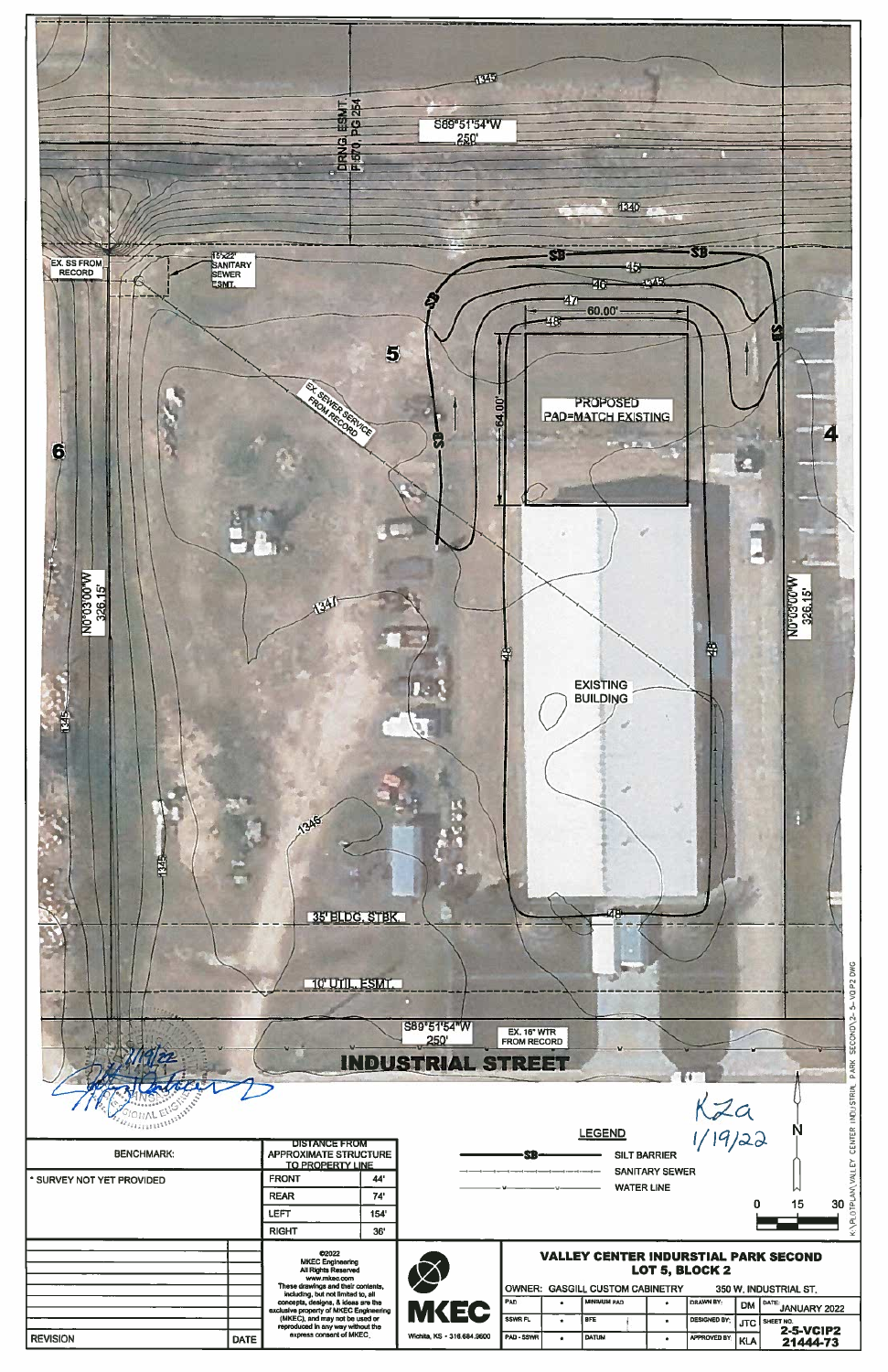

**Date:** January 21, 2022

**Present Zoning:** C-2 (General Business District)

**Variance Request:** The applicant, Charisse Bansemer, is requesting a variance to allow for a portion of a commercial building located at 121 S. Park Ave. to be used as a temporary residential living space.

**Applicant:** Charisse Bansemer

**Property Address:** 121 S. Park Ave., Valley Center, KS 67147 (outlined in red below)

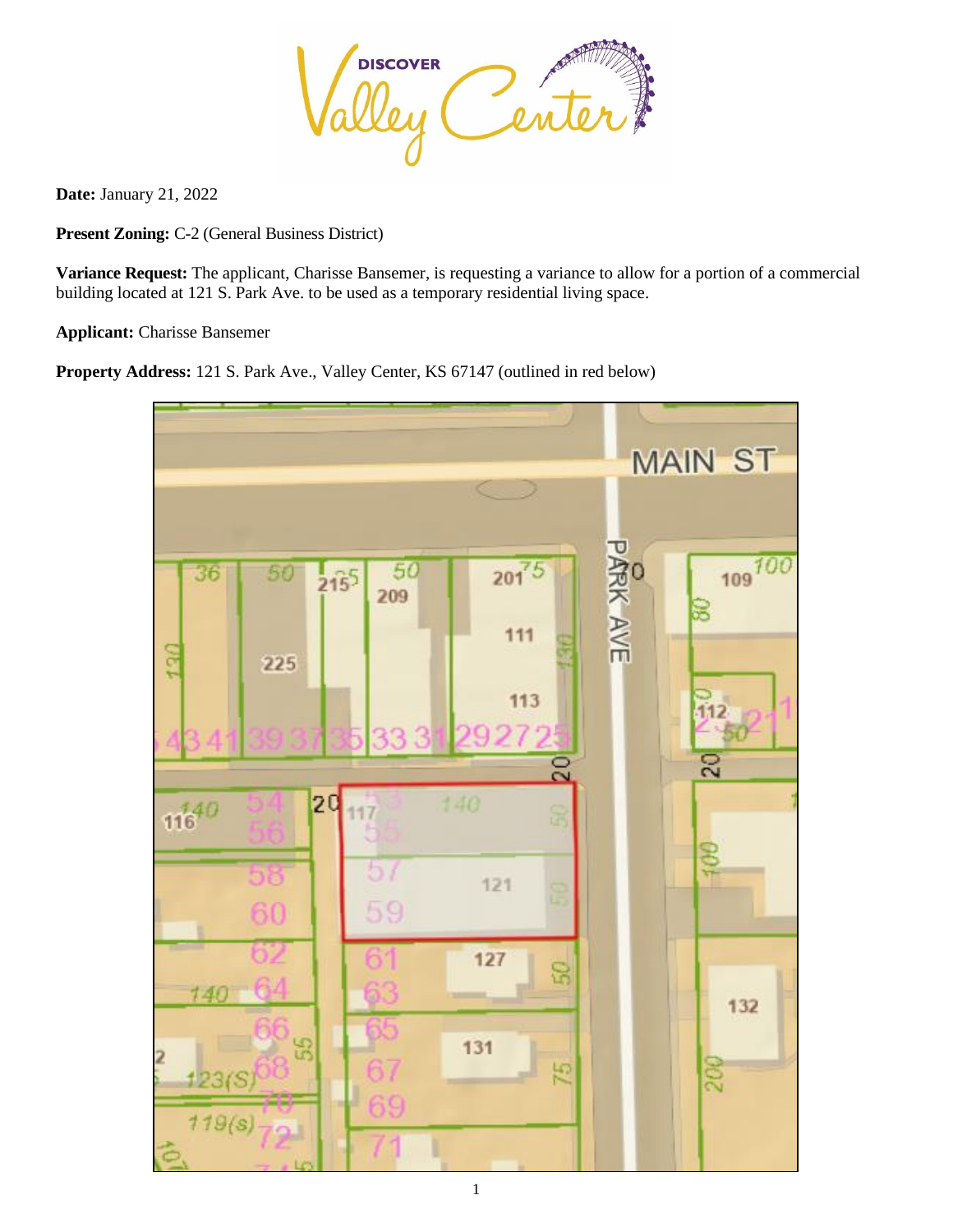#### **Applicant's Reasons for Variance Request:**

Per the City of Valley Center's Zoning Code (17.04.10.F.), on C-2 zoned property, buildings are not to be used for residential purposes. The applicant is requesting permission to allow a portion of the building located on this property to be used as a residential living space for six (6) months. This application was originally on the November 23, 2021 board meeting agenda, but has been moved to the January 25, 2022 board meeting.

#### **Review Standards for a Variance per 17.10.08.D.** *(standards in italics)*:

1. *That the variance requested arises from such condition which is unique to the property in question and which is not ordinarily found in the same zoning district, and is not created by an action or actions of the property owner or the applicant.*

This variance request is unique to this property. The applicant has converted a portion of the building to residential living space, which is why she is requesting this variance. This converted space was recently inspected by representatives from both the City of Valley Center and the Sedgwick County Metropolitan Area Building and Construction Department (MABCD) in order to ascertain if this space met the adopted building codes of both Valley Center and Sedgwick County. An inspection report, written by Bill Andrews (City of Valley Center Residential Building Inspector/Code Enforcement Officer), is located at the end of this staff report. It is the understanding of City staff that the applicant has purchased smoke alarms and will have them installed as requested in the report. Mr. Andrews will follow up with the applicant to ensure that this was completed.

2. *That granting of the variance will not adversely affect the rights of adjacent property owners or residents.*

The granting of this variance will not adversely affect the rights of adjacent property owners/residents. A second public notice was published in *The Ark Valley News* and additional notice letters were mailed to all property owners within 200 feet of the applicant's property boundaries. To date, two responses have been received by City staff and these individuals were not opposed to the requested variance. Any further responses received after the creation of this staff report will be shared with the Board of Zoning Appeals during the January 25, 2022 meeting.

3. *That strict application of the provisions of these regulations from which a variance is requested will constitute unnecessary hardship upon the property owner represented in the application.*

The applicant will have significant hardship in the fact that she has shared with the City that this is where her family is residing at this time and they would have to find another place to live if they cannot stay in this building.

4. *That the variance desired will not adversely affect the public health, safety, morals, order, convenience, prosperity, or general welfare.*

The variance will not adversely affect the public health, safety, morals, order, convenience, prosperity, or general welfare of the surrounding neighbors or the community in general.

5. *That granting the variance desired will not be opposed to the general spirit and intent of these regulations.*

The granting of this variance will not be opposed to the general spirit and intent of the referenced regulations.

**Staff Recommendation:** Staff recommends that the Board of Zoning Appeals grants the variance allowing the applicant to use a portion of the building located at 121 S. Park Ave. as residential living space for a period of time not to exceed six (6) months from the date of the board meeting and with the following conditions:

- If the applicant wishes to utilize the converted living space beyond July 25, 2022, she will be required to install an egress door or window, as well as electrical outlets, to conform with the adopted building code as noted in the attached inspection report. The appropriate permits for this must be obtained prior to the work being done, which must be finished and pass inspection by July 25, 2022.
- Any additional changes the applicant wishes to be made to the building will require permits for demolition, building, electrical, plumbing, HVAC, etc., to be obtained prior to the work being done.